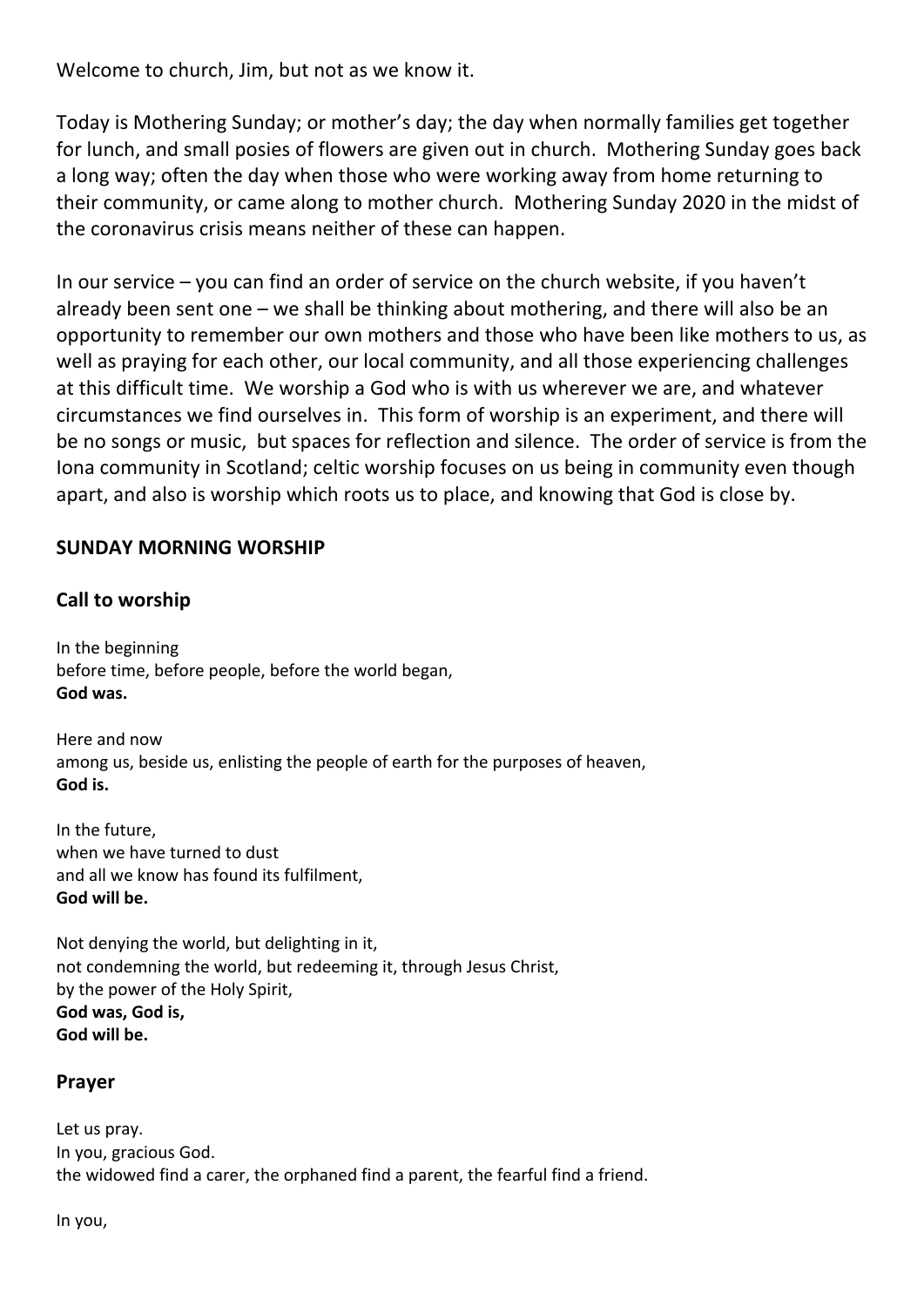the wounded find a healer, the penitent find a pardoner, the burdened find a counsellor.

In you, the miserly find a beggar, the despondent find a laughter-maker, the legalists find a rule-breaker.

In you, Jesus Christ, we meet our Maker, and our match.

And if some need to say, 'Help me' and if some need to say, 'Save me' and if some need to say, 'Hold me' and if some need to say, 'Forgive me' then let these be said now in confidence by us.

#### *(silence)*

O Christ, in whose heart is both welcome and warning, say to us, do to us, reveal within us the things that will make us whole.

And we will wait; and we will praise you. **Amen.**

Now we thank God for the gift of mothers and the mother-like nurture that many people show to us and to others. The response after each short time of silence is **Loving Lord, thank you for your tender care.**

Isaiah wrote that God is like a mother to us, comforting and carrying us in her arms. 'As one whom a mother comforts, so I will comfort you' *(Isaiah 66.13).*

#### **Loving Lord, thank you for your tender care.**

Isaiah also wrote that God would never forget us. He knows each of us, like a mother knows her own children.

'Can a woman forget her sucking child that she should have no compassion on the child of her womb? Even though these may forget, yet I will not forget you' *(Isaiah 49.15).*

#### **Loving Lord, thank you for your tender care.**

David wrote that in God's presence, he was quiet and at peace, trusting his mother God like a child safe in loving arms.

'But I have calmed and quieted my soul like a child quieted at its mother's breast; like a child that is quiet is my soul' *(Psalm 131.2).*

#### **Loving Lord, thank you for your tender care.**

Jesus spoke of himself as a mother, longing to wrap his arms around us, like a mother hen gathers her chicks under her wings.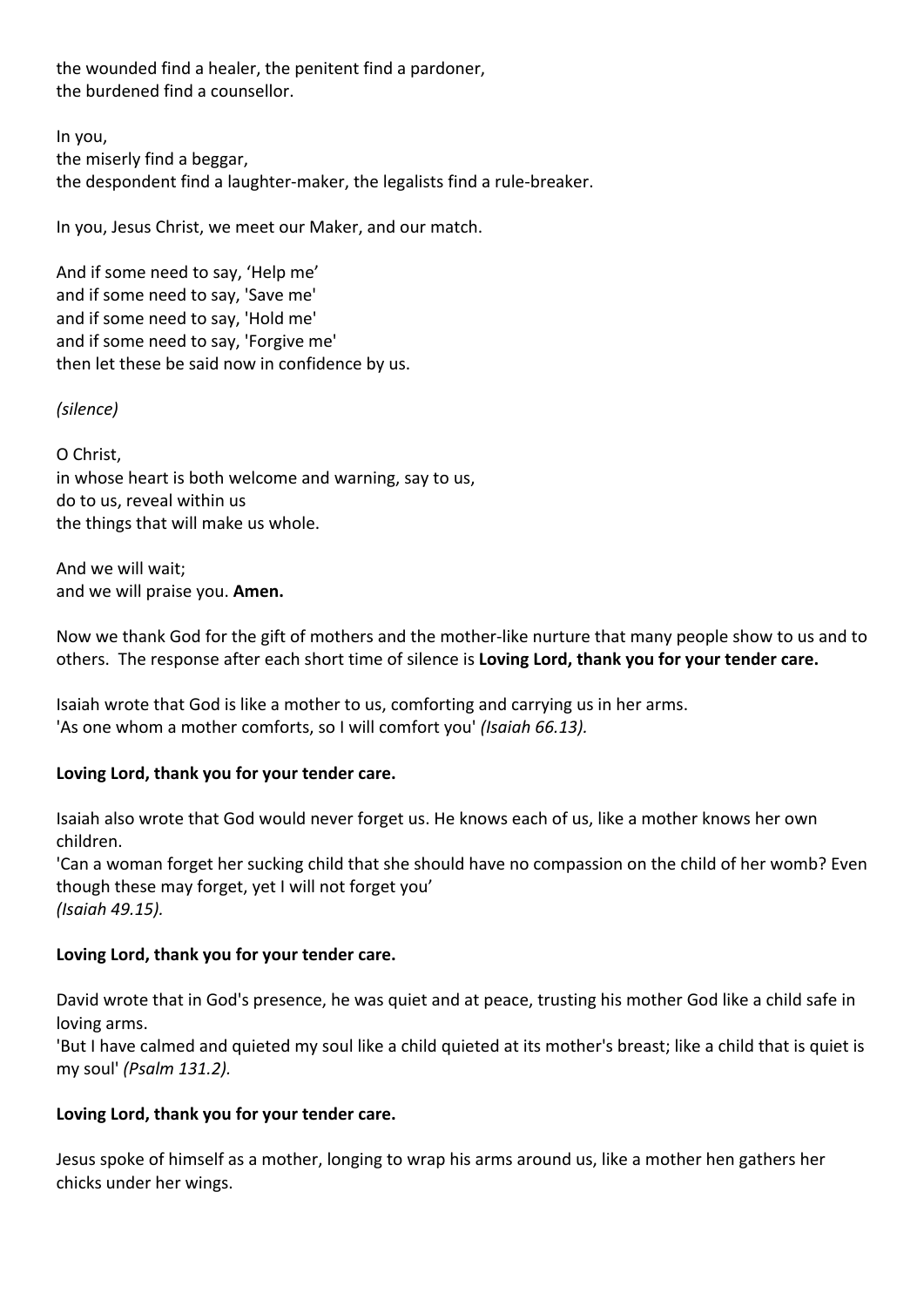'How often would I have gathered your children together, as a hen gathers her brood under her wings and you would not' (Matthew 23.37).

### **Loving Lord, thank you for your tender care.**

Paul writes about his missionary ministry and likens his work to that of a nurse who looks after those in her care.

'I was gentle among you like a nurse taking care of her children' *(1 Thessalonians 2.7).*

### **Loving Lord, thank you for your tender care.**

*I am now going to place a small posy of flowers on the communion table – let us pause to thank God for our mothers – maybe ones we might have been seeing today, but now cannot, and those who are no longer with us here on earth.*

Lord God, we thank you for our mothers – as you are gentle, kind, loving and bring us your peace, so we give you thanks today. **Amen.**

## **Word of God**

*Reader:* Hear the word of God. **Our ears are open.**

'How often would I have gathered your children together, as a hen gathers her brood under her wings' (Matthew 23.37).

*Reader:* This is the Word of the Lord **Thanks be to God.**

### **Sermon**

That's probably the shortest bible reading you've heard - one verse, but I'll be reading a couple more as I focus on the next few minutes on mothering. But first a quiz. I'm going to read out a list of animals, and I want you to think about (or even say out loud – go on, noone's listening) what their Baby is called – no, the answer is not 'fred'! e.g. I say 'goat' you say 'kid' – right, here we go. Horse (foal) Rabbit (kit) Kangaroo (joey) Magpie (cuckoo) Duck (cygnet)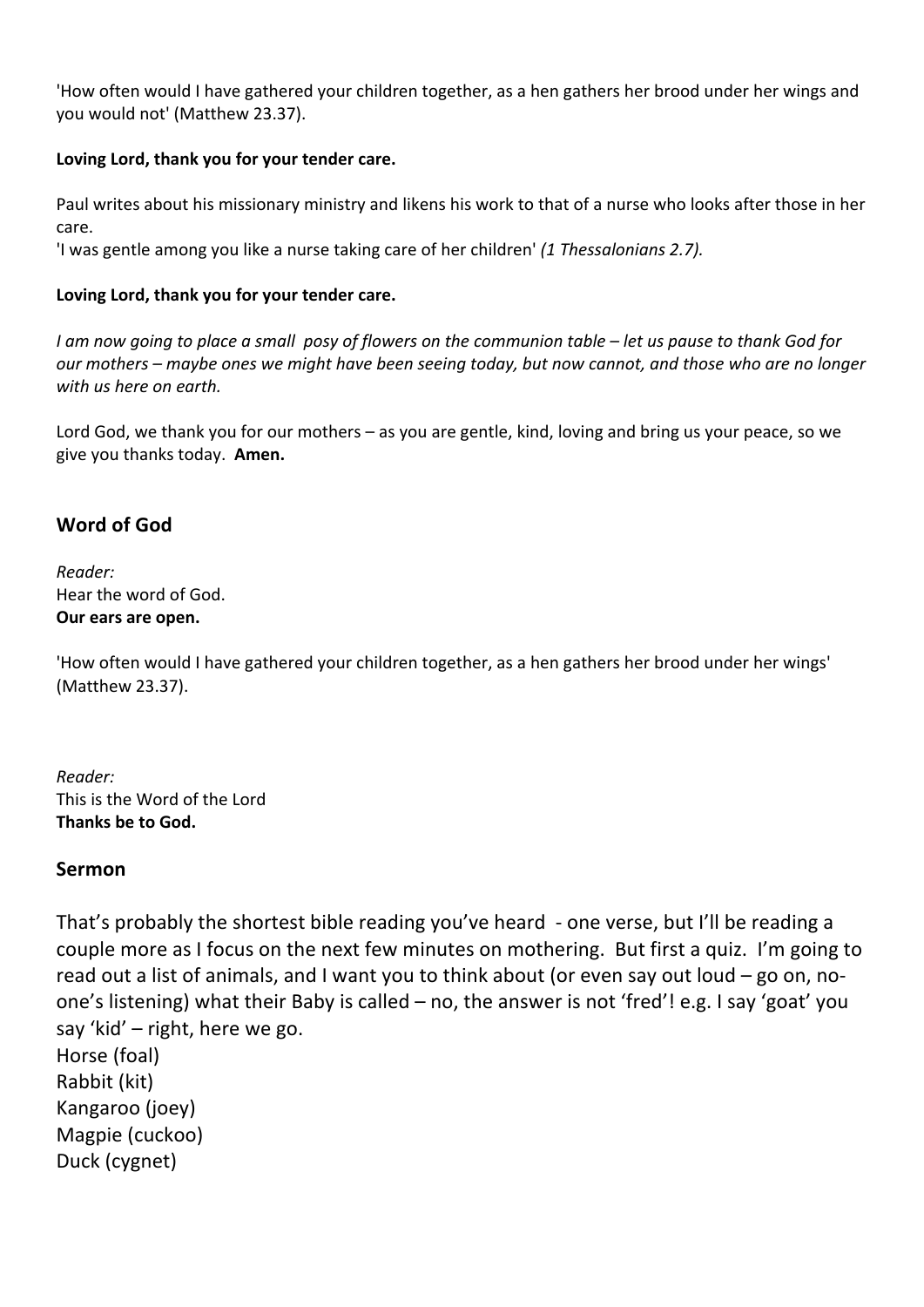Those last two were a bit strange – the cuckoo lays its eggs in another bird's nest – so it could well be a magpie raising a cuckoo chick. But what about the duck and the cygnet. Do you remember the story of the ugly ducking. It is raised by a duck, but then turns into a beautiful swan (all of you of a certain age have now got Danny Kaye's version as an earworm, haven't you?). In that bible verse I read Jesus says like a mother hen he wants to care for us – keeping us close to him in difficult times. The verse goes on to say 'but you would not'. – it's so easy to be so anxious in these troubled times that we leave no room for God. Just spend a few moments, maybe at the beginning, middle or end of the day in quiet reflection, opening your bible, praying to Jesus – allow him to be like a mother hen to you. I've send out some ideas for prayer and bible reading; if you are listening to this and haven't had them, email the parish office - details on the website - and I'll add you to our circulation list.

Our next passage of scripture is Luke 8:19-21 - Now Jesus' mother and brothers came to see him, but they were not able to get near him because of the crowd. Someone told him, "Your mother and brothers are standing outside, wanting to see you." He replied, "My mother and brothers are those who hear God's word and put it into practice."

Jesus and those around him clearly were not keeping good social distancing measures, and and a result even his family couldn't get to see him. That's true for many of us at the moment. We may be missing seeing children, grandchildren, grandparents, friends. We are having to think of new ways of keeping in touch – some of us may even need to brush up on our writing skills and send a letter! But social distancing doesn't mean we remain isolated. For those of us who call ourselves Christian, our brothers, sisters, parents and children are close by, even though we might be physically separated from them. Phoning, sending emails and other encouraging things are all signs that we are part of the family of God. I'm planning to phone a few of our church members each week over the next few weeks – normally people think I'm asking them to do something, though that's never my intention, instead I'll offer to pray for them and with them during the telephone call. I invite you to do the same, showing brotherly, sisterly, motherly love for each other at this difficult and isolating time. We need each other in ways we haven't experienced before.

Our third bible reading is John 19:26-27 - When Jesus saw his mother there, and the disciple whom he loved standing near by, he said to her, 'Dear Woman, here is your son,' and to the disciple, 'Here is your mother.' From that time on, this disciple took her into his home.

It's the scene so vividly portrayed in the stained glass window behind me here in St Mary's Downe. Jesus is on the cross, and on one side and the other are his mother Mary and his close friend and disciple John. The Evie Hone window is a powerful scene. If you haven't seen it, it's available on the internet. Jesus allows his mother to carry on her mothering she's shown to him with John, and John becomes Mary's son. Mothering is something we share. If I were to ask you to list all the characteristics associated with mothering, it would be a long list. And no human being has them all – there a super mums, but no supermums!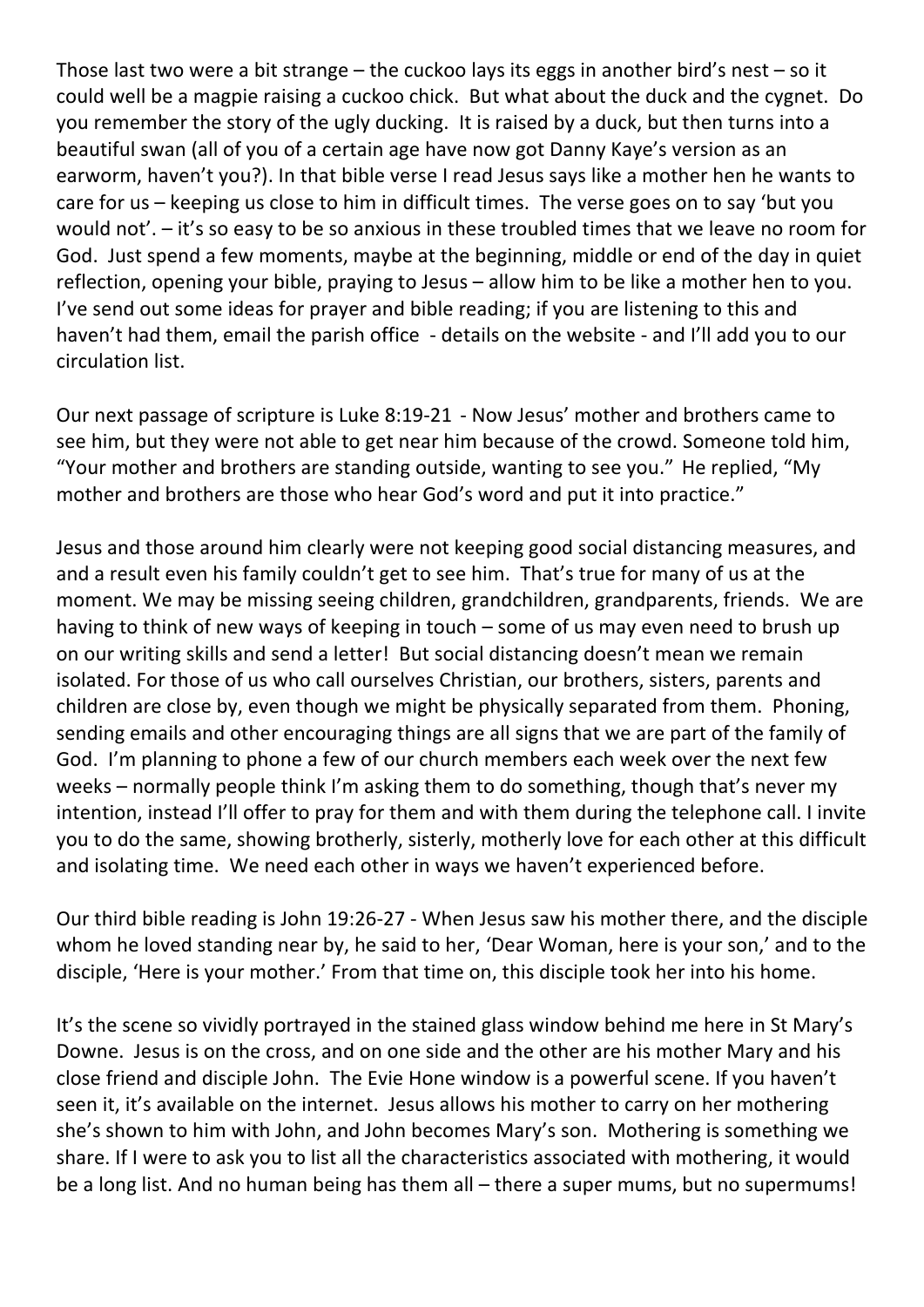The mothering that Mary showed Jesus was costly; the love Jesus showed to her the same. We are called to be God's holy people showing God's mothering love to our world. This week has been a surreal, hectic and challenging one. There's been panic buying in the shops, the schools are closed to most children, hospitals are getting overwhelmed. But there have been amazing signs of that mothering taking place, in our local communities as people offer help, care for each other, teachers and helpers commit themselves to caring for the most vulnerable children and children of those who serve us in so many ways. This costly love points us to Jesus – he is the source of all love. And for that on this Mothering Sunday we say 'thank you'.

We now spend time in prayer. At the end of each section of prayer as I say 'God of love' please respond 'hear our prayer'

As children of a loving God who always listens to our cries, let us pray to our Father in heaven.

# God of love **Hear our prayer**

Loving God, you have given to be called children of God. Help us to show your love in our home and communities in this time of crisis, that they may be places of love, security and truth. We pray for families who cannot be together today, and for those in our community bringing help to the needy (silence)

# God of love **Hear our prayer**

Loving God, Jesus your Son was born into the family of Mary and Joseph; bless parents and all who care for children; strengthen those families living under stress and may your love be known where no human love is found. We pray for those working in local schools as they look after children tomorrow and in the weeks ahead; we pray for those using foodbanks, and those caring for the homeless. We pray for all staff in hospitals, and in the other emergency and caring services. May they be kept safe and know your care for them. (silence)

# God of love **Hear our prayer**

Loving God, we thank you for the family of the church. We pray that all may find here a true home, that the lonely, the marginalised, and the rejected may be welcomed and loved in the name of Jesus. In the weeks that lie ahead when we can't worship together, may your Spirit unite us as we show love and care. Deepen our faith as we pray and read your word; we pray for church leaders-Bishop James and archdeacon Paul, and John in his role here at Cudham and Downe, and as he ministers to the clergy in the Orpington Deanery. We also lift to you those who are ill - we keep a moment of silence to mention them by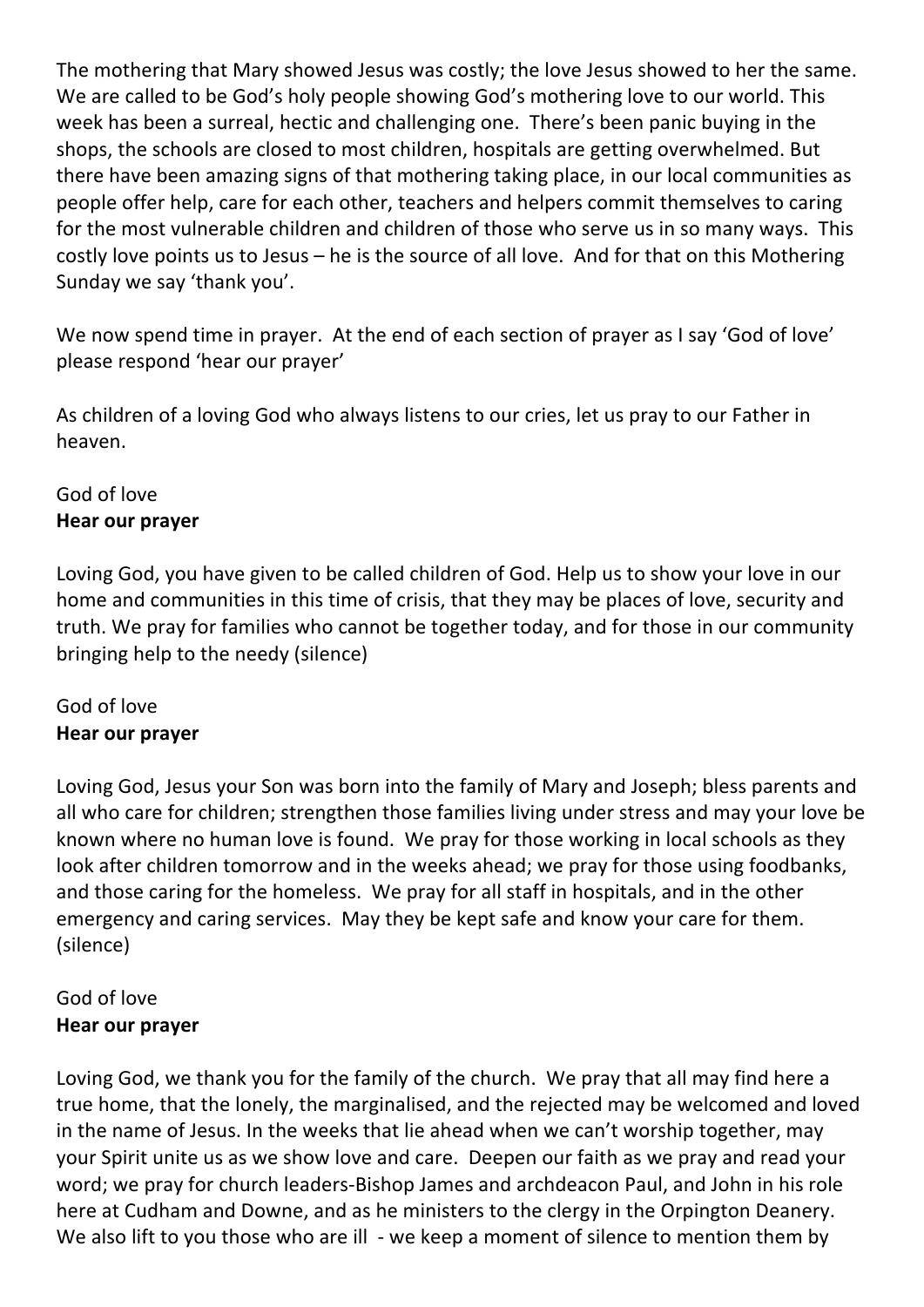name. We also pray for the recently bereaved, especially for the family and friends of Rosemary Sharp and Don Reed. Be close to them at this time (silence)

# God of love **Hear our prayer**

Loving God, as we see the brokenness of our world we pray for healing among the nations; for governments and all those tackling Covid19; for food where there is hunger; for freedom where there is oppression; for joy where there is pain; that your love may bring peace to all your children. (silence)

# God of love **Hear our prayer**

We keep a moment of silence to pray for ourselves. (silence)

We end our prayers as we say together:-**Our Father, who art in heaven, hallowed be thy name; thy kingdom come; thy will be done; on earth as it is in heaven. Give us this day our daily bread. And forgive us our trespasses, as we forgive those who trespass against us. And lead us not into temptation; but deliver us from evil. For thine is the kingdom, the power and the glory, for ever and ever. Amen.**

And even though we are not together in person, let's bring to mind one other member of our church community as we say… **May the grace of our Lord Jesus Christ, the Love of God and the fellowship of the Holy Spirit be with us all, evermore. Amen.**

Thank you for listening in to this church service today from St Mary's Downe. I hope you enjoyed it – if you're watching on facebook, feel free to add a comment. Please send me an email with any suggestions or prayer requests. This week's notice sheet is on our website too, or you may already have been sent it. Do have a read through and pray for each other, remembering that Jesus cares for us like a mother hen, that we are brothers and sisters in Christ and so can remain close to each other as we stay close to Jesus, and that he calls us to serve each other in motherly ways. And so to our closing responses:-

## **Closing responses**

For all that God can do within us, for all that God can do without us, **Thanks be to God**